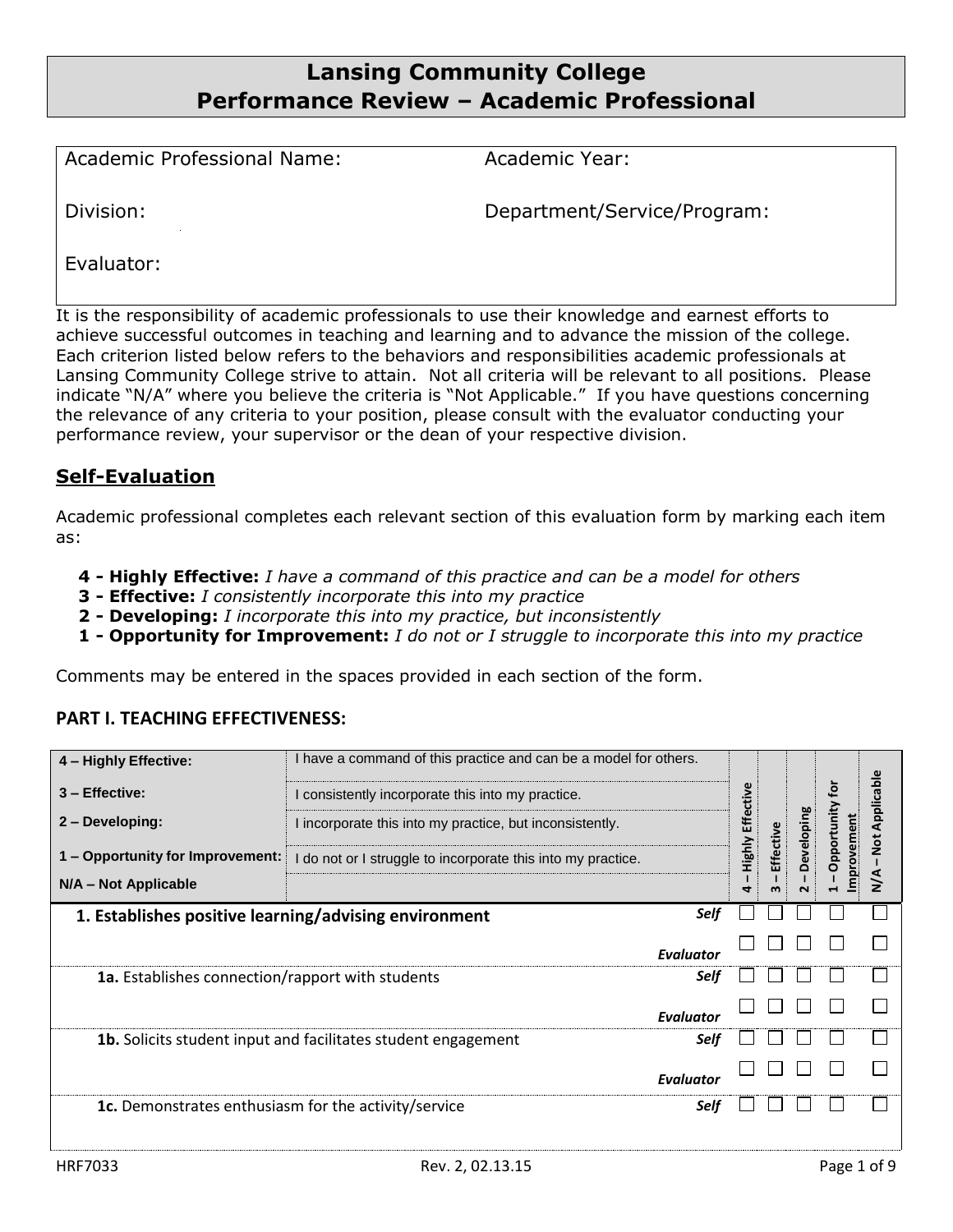| 4 - Highly Effective:                               | I have a command of this practice and can be a model for others.       |                          |                    |                                  |                        |                 |                  |
|-----------------------------------------------------|------------------------------------------------------------------------|--------------------------|--------------------|----------------------------------|------------------------|-----------------|------------------|
| 3 - Effective:                                      | I consistently incorporate this into my practice.                      |                          |                    |                                  |                        |                 |                  |
| 2 - Developing:                                     | I incorporate this into my practice, but inconsistently.               |                          | - Highly Effective |                                  | Developing             | Opportunity for | - Not Applicable |
| 1 - Opportunity for Improvement:                    | I do not or I struggle to incorporate this into my practice.           |                          |                    | Effective                        |                        | Improvement     |                  |
| N/A - Not Applicable                                |                                                                        |                          | 4                  | $\mathbf{I}$<br>$\boldsymbol{m}$ | $\mathbf{I}$<br>$\sim$ |                 | $\sum_{i=1}^{n}$ |
|                                                     |                                                                        |                          |                    |                                  |                        |                 |                  |
|                                                     |                                                                        | <b>Evaluator</b>         |                    |                                  |                        |                 |                  |
|                                                     | 1d. Holds sessions/appointments on all scheduled days                  | Self                     |                    |                                  |                        |                 |                  |
|                                                     |                                                                        | Evaluator                |                    |                                  |                        |                 |                  |
| 1e. Starts and ends sessions/appointments on time   |                                                                        | Self                     |                    |                                  |                        |                 |                  |
|                                                     |                                                                        | <b>Evaluator</b>         |                    |                                  |                        |                 |                  |
|                                                     | 1f. Provides information about academic and/or support resources and   | Self                     |                    |                                  |                        |                 |                  |
| services as appropriate                             |                                                                        | <b>Evaluator</b>         |                    |                                  |                        |                 |                  |
| 1g. Communicates effectively with students          |                                                                        | Self                     |                    |                                  |                        |                 |                  |
|                                                     |                                                                        | Evaluator                |                    |                                  |                        |                 |                  |
|                                                     | 1h. Manages learning environment (disruptive behavior,                 | Self                     |                    |                                  |                        |                 |                  |
| accommodates, breaks)                               |                                                                        | <b>Evaluator</b>         |                    |                                  |                        |                 |                  |
| <b>COMMENTS</b>                                     |                                                                        |                          |                    |                                  |                        |                 |                  |
|                                                     |                                                                        |                          |                    |                                  |                        |                 |                  |
| 2. Empowers students to learn in a variety of ways  |                                                                        | Self                     |                    |                                  |                        |                 |                  |
|                                                     |                                                                        | <b>Evaluator</b>         |                    |                                  |                        |                 |                  |
|                                                     | 2a. Uses variety of methods/strategies to address all learning styles  | Self                     |                    |                                  |                        |                 |                  |
|                                                     |                                                                        | <b>Evaluator</b>         |                    |                                  |                        |                 |                  |
|                                                     | 2b. . Listens carefully to students and responds appropriately;        | Self                     |                    |                                  |                        |                 |                  |
| acknowledges student contributions                  |                                                                        |                          |                    |                                  |                        |                 |                  |
|                                                     | 2c. Provides opportunity for students to apply what they are learning  | <b>Evaluator</b><br>Self |                    |                                  |                        |                 |                  |
|                                                     |                                                                        |                          |                    |                                  |                        |                 |                  |
|                                                     | 2d. Encourages students to think critically about material/information | <b>Evaluator</b><br>Self |                    |                                  |                        |                 |                  |
|                                                     |                                                                        |                          |                    |                                  |                        |                 |                  |
|                                                     |                                                                        | <b>Evaluator</b><br>Self |                    |                                  |                        |                 |                  |
| material/information                                | 2e. Asks thoughtful questions to determine if students grasp           |                          |                    |                                  |                        |                 |                  |
|                                                     |                                                                        | <b>Evaluator</b>         |                    |                                  |                        |                 |                  |
| formulate responses                                 | 2f. Pauses long enough to after asking questions to allow students to  | Self                     |                    |                                  |                        |                 |                  |
|                                                     |                                                                        | <b>Evaluator</b>         |                    |                                  |                        |                 |                  |
| 2g. Makes material/information relevant to students |                                                                        | Self                     |                    |                                  |                        |                 |                  |
|                                                     |                                                                        | <b>Evaluator</b>         |                    |                                  |                        |                 |                  |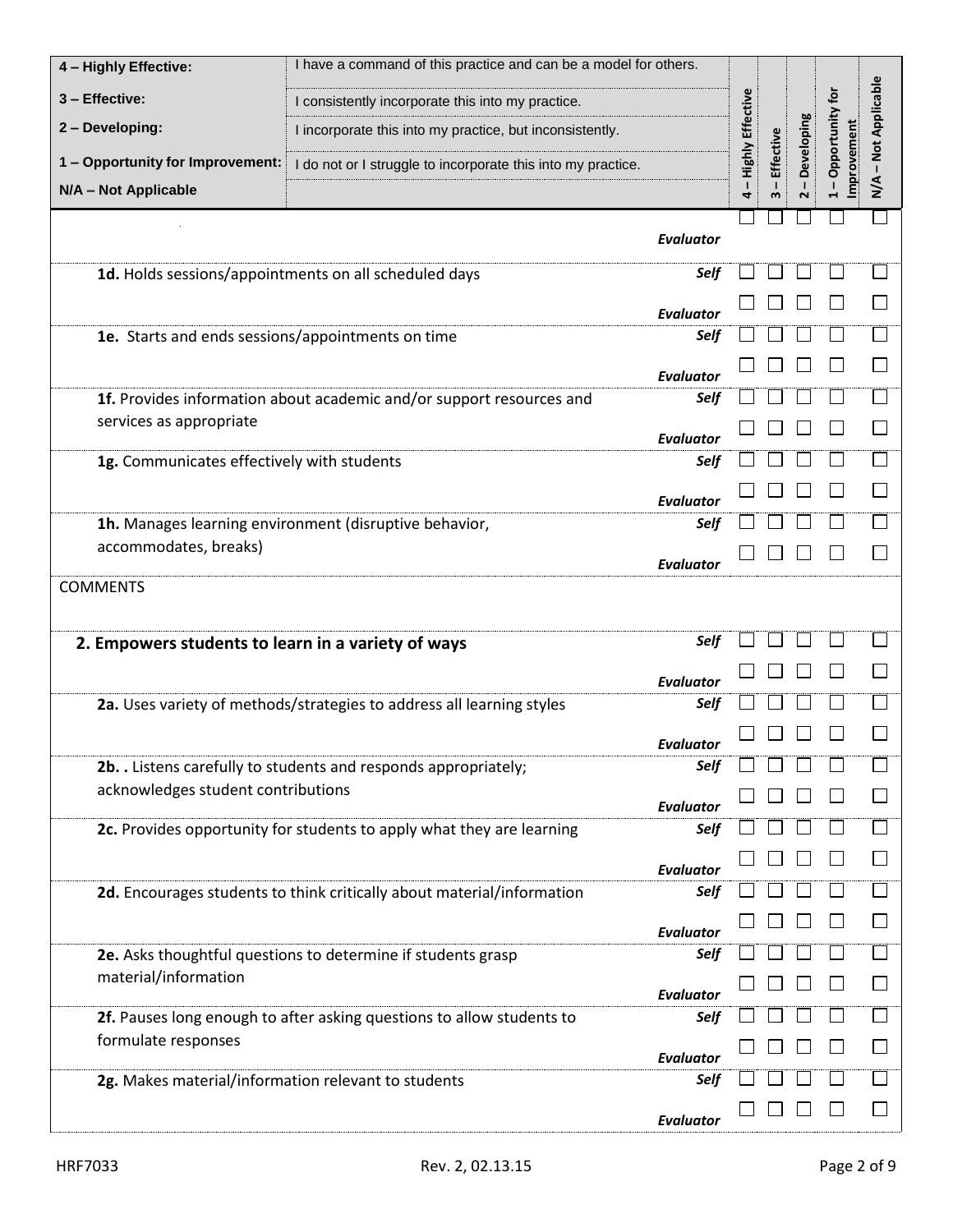| 4 - Highly Effective:                              | I have a command of this practice and can be a model for others.  |                          |                    |                  |                                      |                                |                  |
|----------------------------------------------------|-------------------------------------------------------------------|--------------------------|--------------------|------------------|--------------------------------------|--------------------------------|------------------|
| 3 - Effective:                                     | I consistently incorporate this into my practice.                 |                          |                    |                  |                                      |                                |                  |
| 2 - Developing:                                    | I incorporate this into my practice, but inconsistently.          |                          |                    |                  |                                      |                                | - Not Applicable |
| 1 - Opportunity for Improvement:                   | I do not or I struggle to incorporate this into my practice.      |                          | - Highly Effective | <b>Effective</b> | Developing                           | Opportunity for<br>Improvement |                  |
| N/A - Not Applicable                               |                                                                   |                          | 4                  | w                | $\mathbf{I}$<br>$\mathbf{\tilde{z}}$ | т                              | $\frac{4}{2}$    |
| <b>COMMENTS</b>                                    |                                                                   |                          |                    |                  |                                      |                                |                  |
|                                                    |                                                                   |                          |                    |                  |                                      |                                |                  |
|                                                    | 3. Presents material/information in an organized and clear manner | Self                     |                    |                  |                                      |                                |                  |
|                                                    |                                                                   | Evaluator                |                    |                  |                                      |                                |                  |
|                                                    | 3a. Uses current, updated information, materials and methods      | Self                     |                    |                  |                                      |                                |                  |
|                                                    |                                                                   | Evaluator                |                    |                  |                                      |                                |                  |
| 3b. States objectives and expectations clearly     |                                                                   | Self                     |                    |                  |                                      |                                |                  |
|                                                    |                                                                   | Evaluator                |                    |                  |                                      |                                |                  |
|                                                    | 3c. Organizes material well and demonstrates preparedness for     | Self                     |                    |                  |                                      |                                |                  |
| sessions/appointments                              |                                                                   | <b>Evaluator</b>         |                    |                  |                                      |                                |                  |
| 3d. Makes good use of session/appointment time     |                                                                   | Self                     |                    |                  |                                      |                                |                  |
|                                                    |                                                                   | Evaluator                |                    |                  |                                      |                                |                  |
| 3e. Emphasizes main points/issues                  |                                                                   | Self                     |                    |                  |                                      |                                |                  |
|                                                    |                                                                   | <b>Evaluator</b>         |                    |                  |                                      |                                |                  |
| 3f. Uses illustrations and examples as appropriate |                                                                   | Self                     |                    |                  |                                      |                                |                  |
|                                                    |                                                                   | Evaluator                |                    |                  |                                      |                                |                  |
| 3g. Provides continuity between concepts/issues    |                                                                   | Self                     |                    |                  |                                      |                                |                  |
|                                                    |                                                                   |                          |                    |                  |                                      |                                |                  |
| 3h. Prepares students for next session/appointment |                                                                   | <b>Evaluator</b><br>Self |                    |                  |                                      |                                |                  |
|                                                    |                                                                   |                          |                    |                  |                                      |                                |                  |
| <b>COMMENTS</b>                                    |                                                                   | <b>Evaluator</b>         |                    |                  |                                      |                                |                  |
|                                                    |                                                                   |                          |                    |                  |                                      |                                |                  |
|                                                    | 4. Presentation/communication style promotes student learning     | Self                     |                    |                  |                                      |                                |                  |
|                                                    |                                                                   |                          |                    |                  |                                      |                                |                  |
|                                                    | 4a. Addresses students in a professional and respectful manner    | <b>Evaluator</b><br>Self |                    |                  |                                      |                                |                  |
|                                                    |                                                                   |                          |                    |                  |                                      |                                |                  |
| 4b. Attends to students when speaking              |                                                                   | <b>Evaluator</b><br>Self |                    |                  |                                      |                                |                  |
|                                                    |                                                                   |                          |                    |                  |                                      |                                |                  |
|                                                    | 4c. Displays appropriate patience, compassion and empathy         | <b>Evaluator</b><br>Self |                    |                  |                                      |                                |                  |
|                                                    |                                                                   |                          |                    |                  |                                      |                                |                  |
|                                                    |                                                                   | <b>Evaluator</b>         |                    |                  |                                      |                                |                  |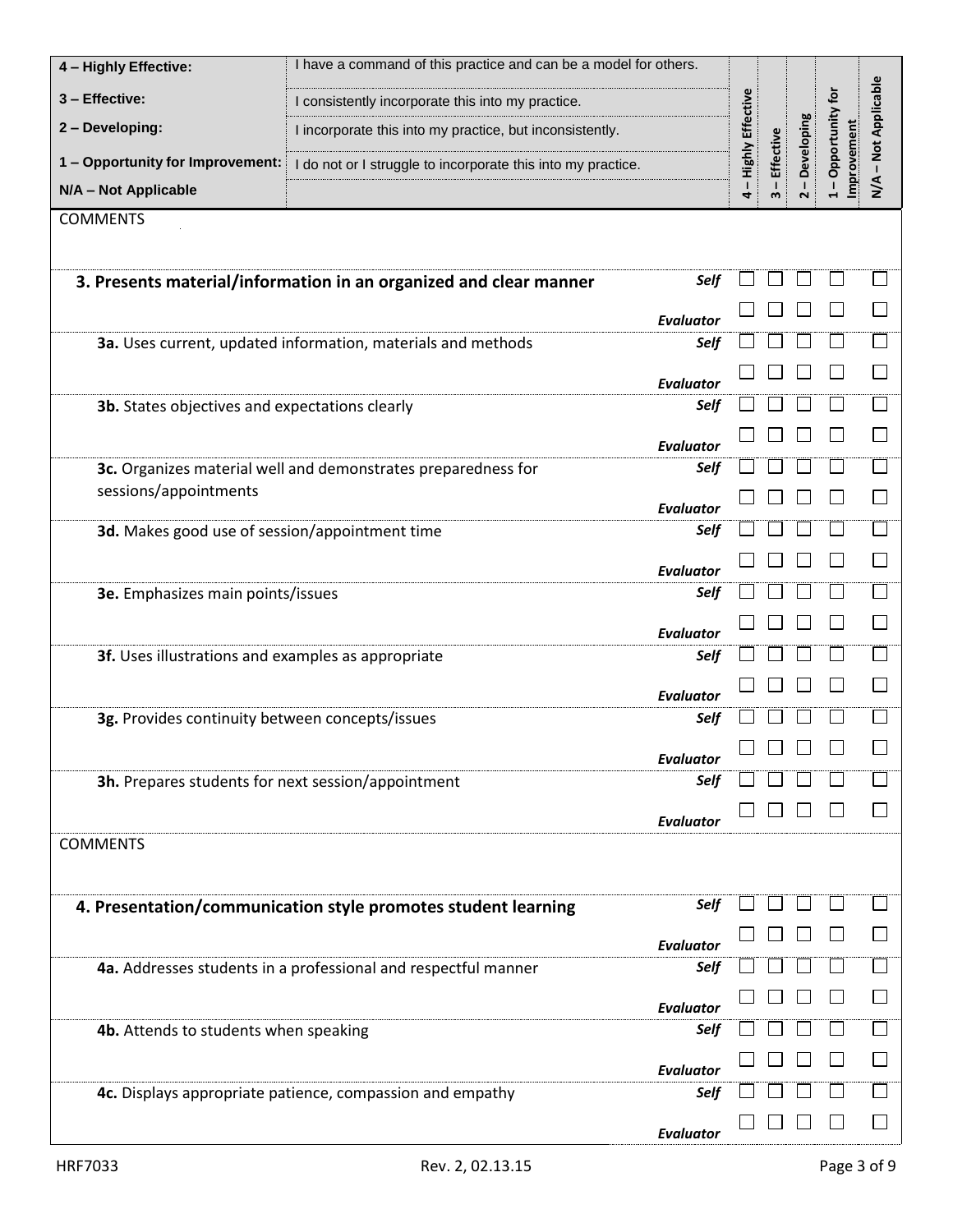| 4 - Highly Effective:                                              | I have a command of this practice and can be a model for others.          |                  |                         |           |            |                               |                  |
|--------------------------------------------------------------------|---------------------------------------------------------------------------|------------------|-------------------------|-----------|------------|-------------------------------|------------------|
| 3 - Effective:                                                     | I consistently incorporate this into my practice.                         |                  |                         |           |            |                               |                  |
| 2 - Developing:                                                    | I incorporate this into my practice, but inconsistently.                  |                  | <b>Highly Effective</b> |           | Developing | Opportunity for<br>mprovement | - Not Applicable |
| 1 - Opportunity for Improvement:                                   | I do not or I struggle to incorporate this into my practice.              |                  |                         | Effective |            |                               |                  |
| N/A - Not Applicable                                               |                                                                           |                  | 4                       |           |            |                               | $\sum_{i=1}^{n}$ |
|                                                                    | 4d. Uses adequate and appropriate speaking tone, volume and pace          | Self             |                         |           |            |                               |                  |
| when addressing students and others                                |                                                                           | <b>Evaluator</b> |                         |           |            |                               |                  |
|                                                                    | 4e. Avoids distracting mannerisms (use of fillers such as "um," excessive | Self             |                         |           |            |                               |                  |
| pacing, jingling keys or coins in pockets)                         |                                                                           | <b>Evaluator</b> |                         |           |            |                               |                  |
|                                                                    | 4f. Utilizes appropriate software and systems to access and report        | Self             |                         |           |            |                               |                  |
| necessary information                                              |                                                                           | <b>Evaluator</b> |                         |           |            |                               |                  |
|                                                                    | 4g. Demonstrates effective use of technology in the learning              | Self             |                         |           |            |                               |                  |
| environment                                                        |                                                                           | Evaluator        |                         |           |            |                               |                  |
| 4h. Encourages student use of technology                           |                                                                           | Self             |                         |           |            |                               |                  |
|                                                                    |                                                                           | Evaluator        |                         |           |            |                               |                  |
| 4i. Uses online communication tools effectively                    |                                                                           | Self             |                         |           |            |                               |                  |
|                                                                    |                                                                           | Evaluator        |                         |           |            |                               |                  |
| 4j. Responds to student questions/emails in a reasonable amount of |                                                                           | Self             |                         |           |            |                               |                  |
| time                                                               |                                                                           | <b>Evaluator</b> |                         |           |            |                               |                  |
| <b>COMMENTS</b>                                                    |                                                                           |                  |                         |           |            |                               |                  |

## **Instructions for Part II: Performance Competencies**

**Full-time Academic Professionals**: Full-time academic professionals should complete a selfevaluation regarding all criteria in PART II. Full-time academic professionals should identify or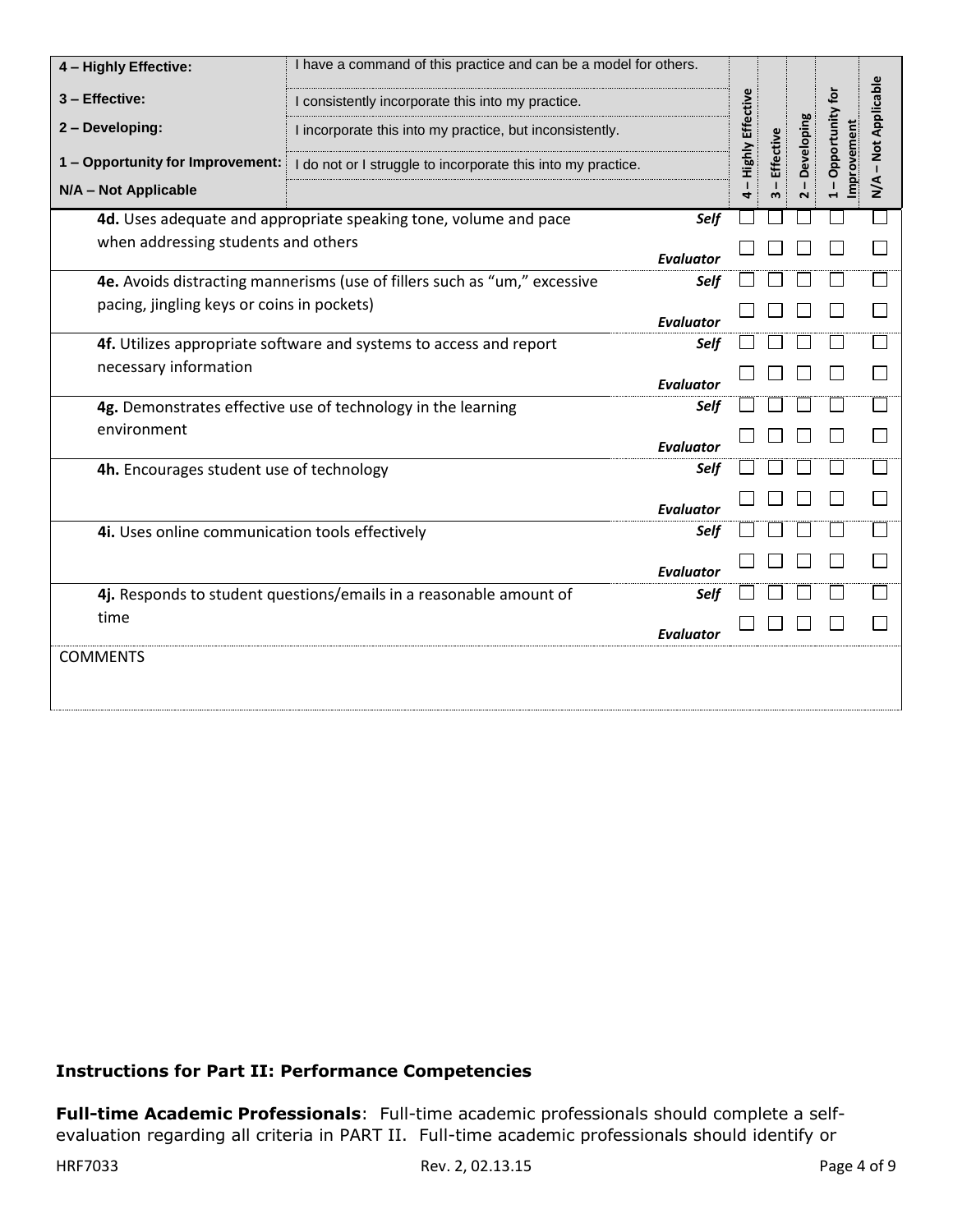provide "Documentation/Evidence" to illustrate and support their self-evaluation ratings where indicated.

**Part-time Academic Professionals**: Part-time academic professionals should provide selfevaluation ratings for criteria 1, 2, 3, 10, 11, 12, and 13. If desired, part-time academic professionals may provide self-evaluation ratings for additional criteria as is representative of their participation and work. Part-time academic professionals may but are not required to provide "Documentation/Evidence" to illustrate such activities and contributions.

#### **PART II. PERFORMANCE COMPETENCIES:**

| 4 - Highly Effective:                                                                                                                | I have a command of this practice and can be a model for others.                                            |           |                         |           |                                       |             |                |
|--------------------------------------------------------------------------------------------------------------------------------------|-------------------------------------------------------------------------------------------------------------|-----------|-------------------------|-----------|---------------------------------------|-------------|----------------|
| 3 - Effective:                                                                                                                       | I consistently incorporate this into my practice.                                                           |           |                         |           |                                       | tōr         |                |
| 2 - Developing:                                                                                                                      | I incorporate this into my practice, but inconsistently.                                                    |           | <b>Highly Effective</b> |           |                                       | Opportunity | Not Applicable |
| 1 - Opportunity for Improvement:                                                                                                     | I do not or I struggle to incorporate this into my practice.                                                |           |                         | Effective | Developing                            |             |                |
| N/A - Not Applicable                                                                                                                 |                                                                                                             |           | 4                       | ω         | $\mathbf{I}$<br>$\mathbf{\mathsf{N}}$ | mprovement  | ⋖<br>≩         |
| 1. Keeps current in discipline and area of responsibility                                                                            |                                                                                                             | Self      |                         |           |                                       |             |                |
|                                                                                                                                      |                                                                                                             | Evaluator |                         |           |                                       |             |                |
| DOCUMENTATION/EVIDENCE (Identify activities that demonstrate how you keep current in your discipline and area of<br>responsibility.) |                                                                                                             |           |                         |           |                                       |             |                |
| <b>COMMENTS</b>                                                                                                                      |                                                                                                             |           |                         |           |                                       |             |                |
|                                                                                                                                      | 2. Utilizes discipline-specific knowledge to teach, tutor, train, mentor and                                | Self      |                         |           |                                       |             |                |
| advise students and colleagues                                                                                                       |                                                                                                             | Evaluator |                         |           |                                       |             |                |
|                                                                                                                                      | 2a. Ensures a thorough understanding of students' needs prior to                                            | Self      |                         |           |                                       |             |                |
| moving towards resolution                                                                                                            |                                                                                                             | Evaluator |                         |           |                                       |             |                |
|                                                                                                                                      | 2b. Consults with others to ensure appropriate outcomes of service                                          | Self      |                         |           |                                       |             |                |
|                                                                                                                                      |                                                                                                             | Evaluator |                         |           |                                       |             |                |
|                                                                                                                                      | 2c. If unable to assist students, takes steps to ensure students are                                        | Self      |                         |           |                                       |             |                |
| maybe found                                                                                                                          | provided with accurate information as to where further assistance                                           | Evaluator |                         |           |                                       |             |                |
| 2d. Confirms next steps with students                                                                                                |                                                                                                             | Self      |                         |           |                                       |             |                |
|                                                                                                                                      |                                                                                                             | Evaluator |                         |           |                                       |             |                |
|                                                                                                                                      | DOCUMENTATION/EVIDENCE (Remember to include section syllabi or sample informational handouts in Portfolio.) |           |                         |           |                                       |             |                |
| <b>COMMENTS</b>                                                                                                                      |                                                                                                             |           |                         |           |                                       |             |                |
|                                                                                                                                      | 3. Assesses the quality of instruction/service and student outcomes in                                      | Self      |                         |           |                                       |             |                |
| accordance with applicable College and legal standards                                                                               |                                                                                                             | Evaluator |                         |           |                                       |             |                |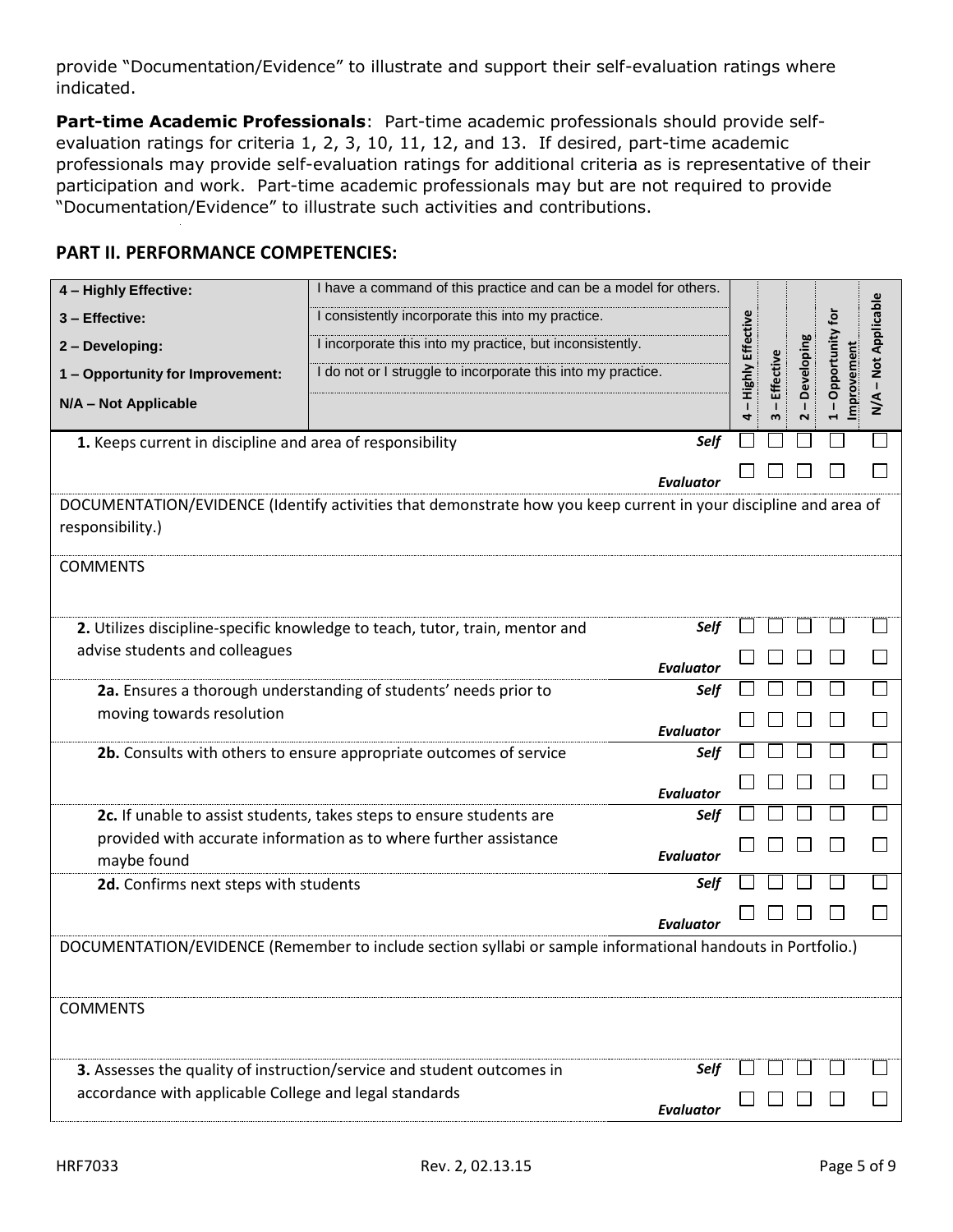| 4 - Highly Effective:                                                                                                                                                  | I have a command of this practice and can be a model for others.                                               |                  |                   |                                  |              |                            |                  |
|------------------------------------------------------------------------------------------------------------------------------------------------------------------------|----------------------------------------------------------------------------------------------------------------|------------------|-------------------|----------------------------------|--------------|----------------------------|------------------|
| 3 - Effective:                                                                                                                                                         | I consistently incorporate this into my practice.                                                              |                  |                   |                                  |              |                            |                  |
| 2 - Developing:                                                                                                                                                        | I incorporate this into my practice, but inconsistently.                                                       |                  |                   |                                  |              |                            |                  |
| 1 - Opportunity for Improvement:                                                                                                                                       | I do not or I struggle to incorporate this into my practice.                                                   |                  | Highly Effective  | Effective                        | - Developing | Opportunity for            | - Not Applicable |
| N/A - Not Applicable                                                                                                                                                   |                                                                                                                |                  | $\mathbf{I}$<br>4 | $\mathbf{I}$<br>$\boldsymbol{m}$ | $\sim$       | Improvement<br>$\mathbf I$ | $\frac{4}{2}$    |
|                                                                                                                                                                        | 3a. Measures and monitors student success and progress based upon                                              | Self             |                   |                                  |              |                            |                  |
| established outcomes                                                                                                                                                   |                                                                                                                | Evaluator        |                   |                                  |              |                            |                  |
|                                                                                                                                                                        | 3b. Provides students with clear, timely, and meaningful feedback on                                           | Self             |                   |                                  |              |                            |                  |
| student progress and performance<br>Evaluator                                                                                                                          |                                                                                                                |                  |                   |                                  |              |                            |                  |
|                                                                                                                                                                        | DOCUMENTATION/EVIDENCE (Remember to include representative assessments, assignments, progress reports, etc. in |                  |                   |                                  |              |                            |                  |
| Portfolio.)                                                                                                                                                            |                                                                                                                |                  |                   |                                  |              |                            |                  |
| <b>COMMENTS</b>                                                                                                                                                        |                                                                                                                |                  |                   |                                  |              |                            |                  |
|                                                                                                                                                                        |                                                                                                                |                  |                   |                                  |              |                            |                  |
|                                                                                                                                                                        | 4. Shares in the improvements of services and educational programs in                                          | Self             |                   |                                  |              |                            |                  |
| accordance with college policy                                                                                                                                         |                                                                                                                |                  |                   |                                  |              |                            |                  |
|                                                                                                                                                                        | DOCUMENTATION/EVIDENCE (How have you shared in the improvements of services and educational programs in your   | <b>Evaluator</b> |                   |                                  |              |                            |                  |
| area?)                                                                                                                                                                 |                                                                                                                |                  |                   |                                  |              |                            |                  |
| <b>COMMENTS</b>                                                                                                                                                        |                                                                                                                |                  |                   |                                  |              |                            |                  |
|                                                                                                                                                                        |                                                                                                                |                  |                   |                                  |              |                            |                  |
|                                                                                                                                                                        |                                                                                                                | Self             |                   |                                  |              |                            |                  |
| 5. Participates in individual and/or group advising                                                                                                                    |                                                                                                                |                  |                   |                                  |              |                            |                  |
|                                                                                                                                                                        |                                                                                                                | <b>Evaluator</b> |                   |                                  |              |                            |                  |
| DOCUMENTATION/EVIDENCE (How have you participated in individual and/or group advising? Approximately how<br>many students do you advise in a Fall or Spring semester?) |                                                                                                                |                  |                   |                                  |              |                            |                  |
|                                                                                                                                                                        |                                                                                                                |                  |                   |                                  |              |                            |                  |
| <b>COMMENTS</b>                                                                                                                                                        |                                                                                                                |                  |                   |                                  |              |                            |                  |
|                                                                                                                                                                        |                                                                                                                |                  |                   |                                  |              |                            |                  |
|                                                                                                                                                                        | 6. Attends professional activity days and divisional, departmental and                                         | Self             |                   |                                  |              |                            |                  |
| program meetings as directed                                                                                                                                           |                                                                                                                | <b>Evaluator</b> |                   |                                  |              |                            |                  |
| DOCUMENTATION/EVIDENCE (List meetings regularly attended.)                                                                                                             |                                                                                                                |                  |                   |                                  |              |                            |                  |
|                                                                                                                                                                        |                                                                                                                |                  |                   |                                  |              |                            |                  |
| <b>COMMENTS</b>                                                                                                                                                        |                                                                                                                |                  |                   |                                  |              |                            |                  |
|                                                                                                                                                                        |                                                                                                                |                  |                   |                                  |              |                            |                  |
|                                                                                                                                                                        | 7. Participates in department, program and team leadership and duties in                                       | Self             |                   |                                  |              |                            |                  |
| accordance with applicable policy                                                                                                                                      |                                                                                                                | Evaluator        |                   |                                  |              |                            |                  |
|                                                                                                                                                                        | DOCUMENTATION/EVIDENCE (How do you participate in department, program and team leadership?)                    |                  |                   |                                  |              |                            |                  |
|                                                                                                                                                                        |                                                                                                                |                  |                   |                                  |              |                            |                  |
|                                                                                                                                                                        |                                                                                                                |                  |                   |                                  |              |                            |                  |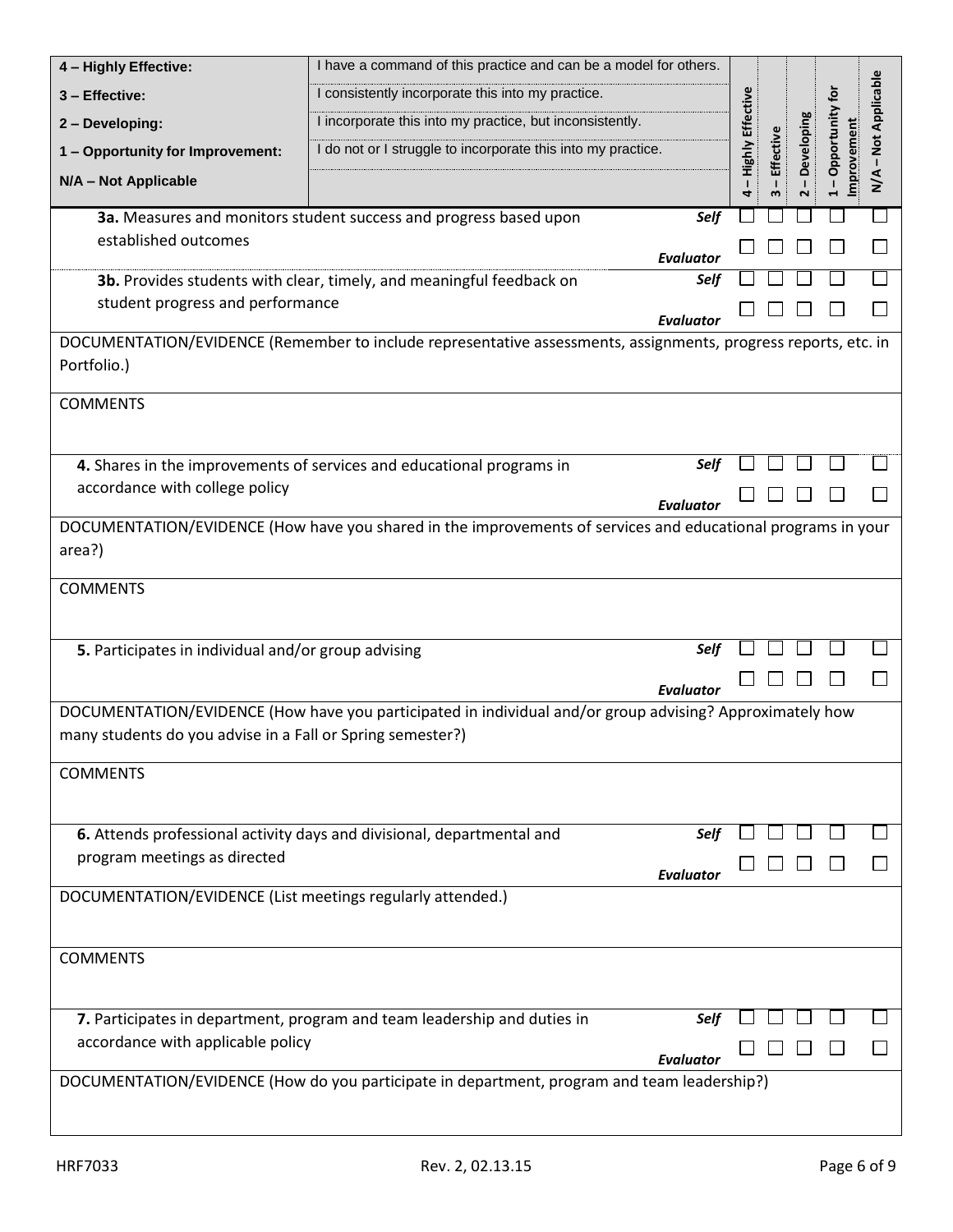| 4 - Highly Effective:                          | I have a command of this practice and can be a model for others.                                                                                                              |                  |                         |                                |              |                               |                  |
|------------------------------------------------|-------------------------------------------------------------------------------------------------------------------------------------------------------------------------------|------------------|-------------------------|--------------------------------|--------------|-------------------------------|------------------|
| 3 - Effective:                                 | I consistently incorporate this into my practice.<br>I incorporate this into my practice, but inconsistently.<br>I do not or I struggle to incorporate this into my practice. |                  |                         |                                |              |                               | - Not Applicable |
| 2 - Developing:                                |                                                                                                                                                                               |                  |                         |                                |              |                               |                  |
| 1 - Opportunity for Improvement:               |                                                                                                                                                                               |                  |                         |                                | - Developing | Opportunity for<br>mprovement |                  |
| N/A - Not Applicable                           |                                                                                                                                                                               |                  | - Highly Effective<br>4 | Effective<br>$\mathbf{I}$<br>w | $\sim$       | $\mathbf{I}$                  | $\sum_{i=1}^{n}$ |
| <b>COMMENTS</b>                                |                                                                                                                                                                               |                  |                         |                                |              |                               |                  |
|                                                | 8. Participates in peer reviews in accordance with applicable policy                                                                                                          | Self             |                         |                                |              |                               |                  |
|                                                |                                                                                                                                                                               | <b>Evaluator</b> |                         |                                |              |                               |                  |
|                                                | DOCUMENTATION/EVIDENCE (List service on Peer Review Committee(s).)                                                                                                            |                  |                         |                                |              |                               |                  |
| <b>COMMENTS</b>                                |                                                                                                                                                                               |                  |                         |                                |              |                               |                  |
|                                                | 9. Participates in the shared governance of the College, including                                                                                                            | Self             |                         |                                |              |                               |                  |
| participation on College committees            |                                                                                                                                                                               | <b>Evaluator</b> |                         |                                |              |                               |                  |
| any College-wide or Division-wide committees.) | DOCUMENTATION/EVIDENCE (How do you participate in the shared governance of the College? List participation on                                                                 |                  |                         |                                |              |                               |                  |
| <b>COMMENTS</b>                                |                                                                                                                                                                               |                  |                         |                                |              |                               |                  |
|                                                | 10. Models behaviors and performance that maximize support of                                                                                                                 | Self             |                         |                                |              |                               |                  |
| student success.                               |                                                                                                                                                                               | <b>Evaluator</b> |                         |                                |              |                               |                  |
| <b>COMMENTS</b>                                |                                                                                                                                                                               |                  |                         |                                |              |                               |                  |
|                                                | 11. Works scheduled hours each week at assigned locations.                                                                                                                    | Self             |                         |                                |              |                               |                  |
|                                                |                                                                                                                                                                               | Evaluator        |                         |                                |              |                               |                  |
| <b>COMMENTS</b>                                |                                                                                                                                                                               |                  |                         |                                |              |                               |                  |
| individual's duties.                           | 12. Keeps current with changes in LCC curriculum as related to the                                                                                                            | Self             |                         |                                |              |                               |                  |
|                                                |                                                                                                                                                                               | <b>Evaluator</b> |                         |                                |              |                               |                  |
| <b>COMMENTS</b>                                |                                                                                                                                                                               |                  |                         |                                |              |                               |                  |
|                                                | 13. Uses technology to communicate effectively; responds to LCC and                                                                                                           | Self             |                         |                                |              |                               |                  |
| student emails in a timely manner              |                                                                                                                                                                               | <b>Evaluator</b> |                         |                                |              |                               |                  |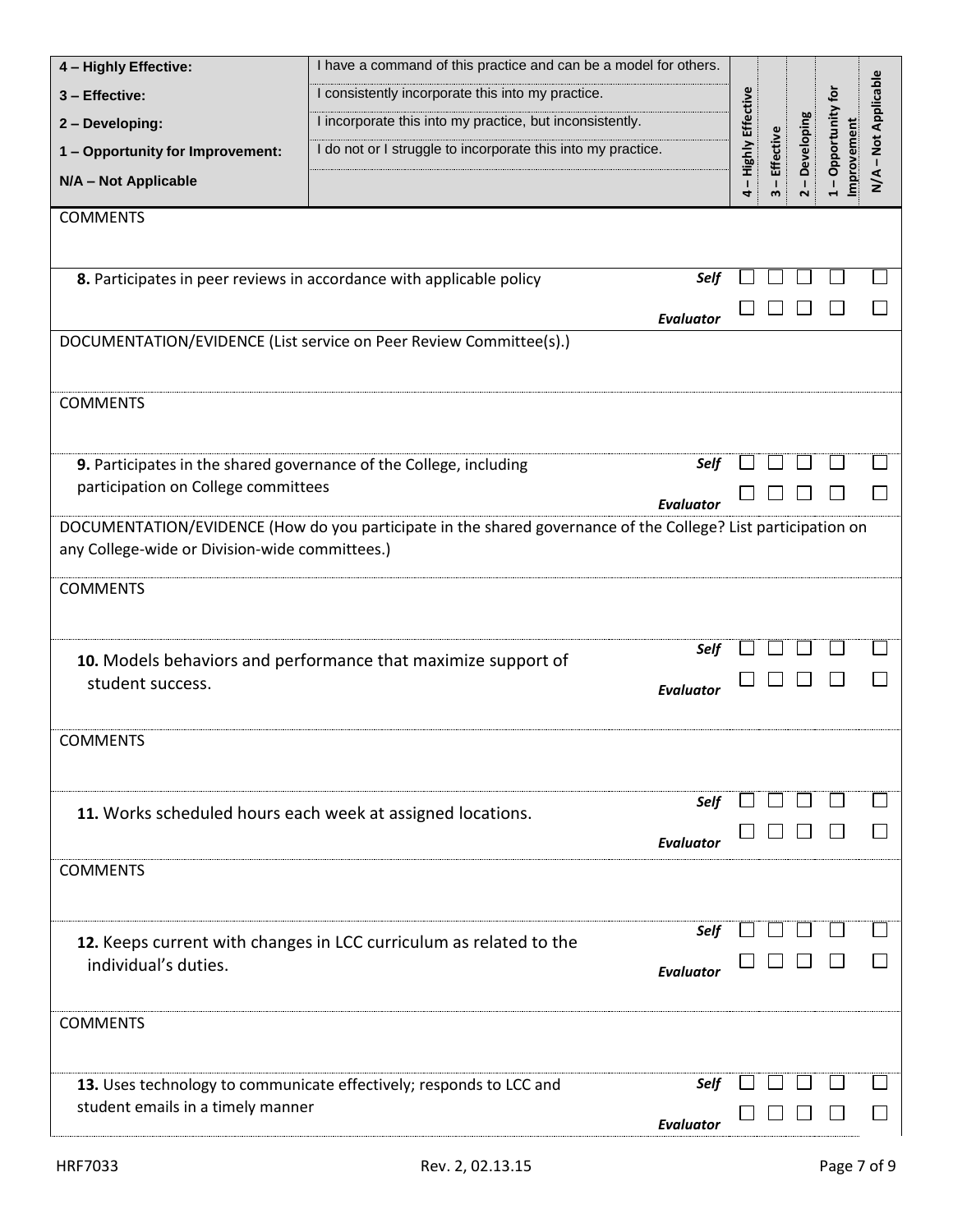| 4 - Highly Effective:            | I have a command of this practice and can be a model for others. |                         |        |        |          |
|----------------------------------|------------------------------------------------------------------|-------------------------|--------|--------|----------|
| $3 -$ Effective:                 | I consistently incorporate this into my practice.                |                         |        |        | <b>G</b> |
| 2 - Developing:                  | I incorporate this into my practice, but inconsistently.         | €                       |        |        |          |
| 1 - Opportunity for Improvement: | I do not or I struggle to incorporate this into my practice.     | <b>Ald<sup>a</sup>H</b> | Effect |        |          |
| N/A - Not Applicable             |                                                                  | ┓                       | m      | $\sim$ |          |
| <b>COMMENTS</b>                  |                                                                  |                         |        |        |          |
|                                  |                                                                  |                         |        |        |          |

## **Evaluator Comments:**

## **Dean/Designee Comments:**

# **Outcome of Evaluation – to be completed by Dean/Designee**

□ Satisfactory

 $\Box$  Additional Evaluation Indicated – Teaching or performance concern(s)

Unsatisfactory – Individual Improvement Plan (IIP) required